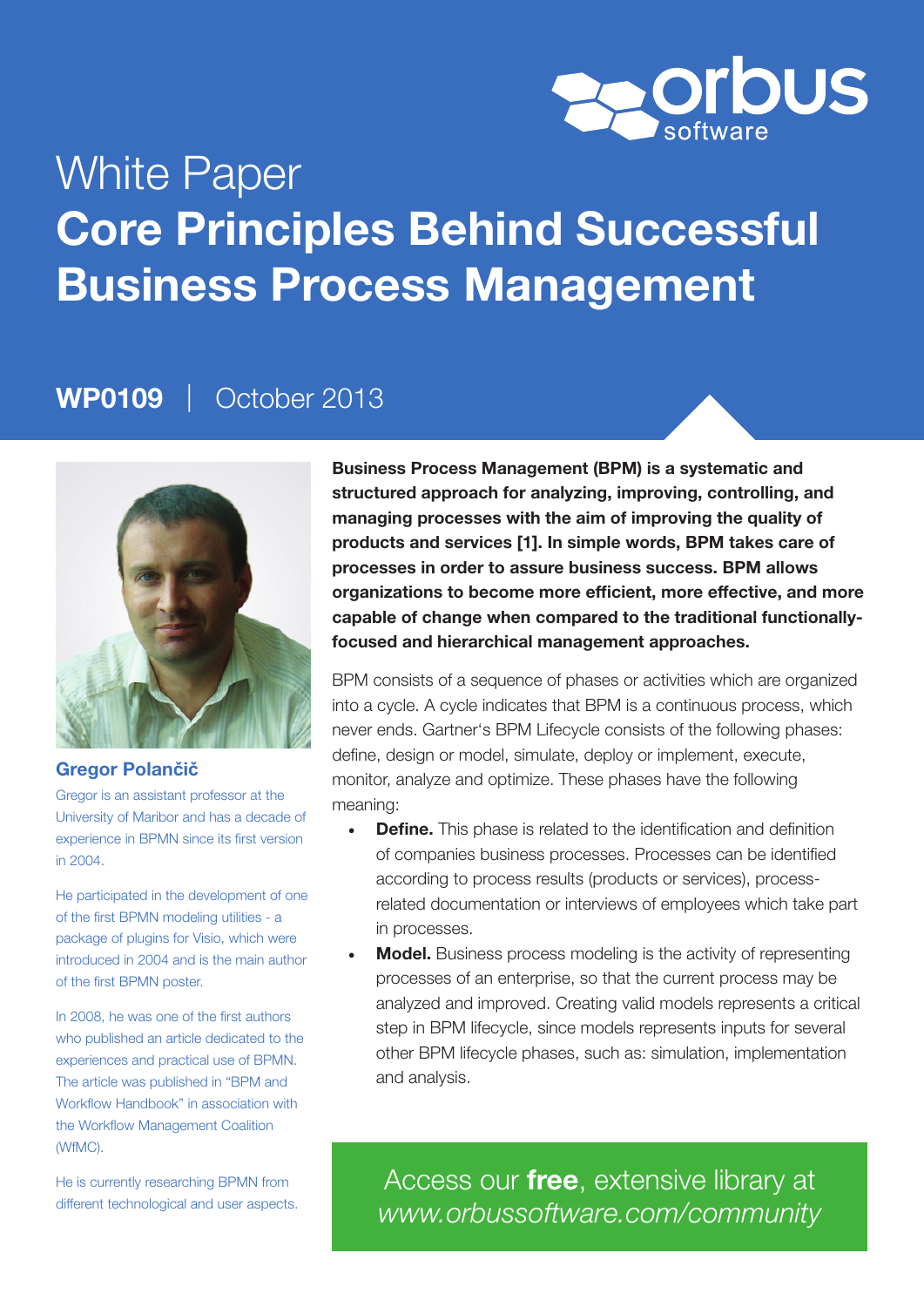- Simulate. Simulation is the imitation of the operation of a realworld process. Simulating processes prior to actual process execution is reasonable, because simulating is: faster, cheaper and more flexible (e.g. different process scenarios can be investigated).
- **Implement.** Process implementation phase prepares processes (process models) for process execution. When processes are implemented and deployed in their respective environment, they are ready for being executed.
- **Execute.** Process execution means that process instances are performed and that actual work is carried out. The term process instance represents one specific case of a process that is currently executing.
- **Monitor.** Monitoring encompasses the tracking of individual processes, so that information on their state can be easily seen and statistics on the performance of one or more processes can be provided.
- Analyze. Process analysis includes retrieving process performance information from modeling, simulation or the monitoring phase. Based on this information, an analysis can be performed to identify potential strengths, weaknesses, opportunities and threats of executed business processes.
- **Optimize.** Process optimization is the discipline of adjusting a process in order to optimize some specified set of parameters without violating constraints. The most common goals are minimizing cost, maximizing throughput, improving resource allocation and removing bottlenecks. In overall, process optimization creates greater business value.

Since BPM is a complex approach, it is related with several threats, which can minimize the success of BPM and the corresponding business. In order to minimize the threats, BPM defines four basic principles, which need to be followed, in order to successfully "take care of processes" [1]. These principles are presented in the following sections.

## 1st Principle: Processes are Assets

The term "asset" represents any item of economic value owned by an individual or corporation, especially that which could be converted into money. The first BPM principle states that "Business processes are organizational assets that are central to creating value for customers". The first BPM principle gives business processes a central role within organizational assets - business processes are important because they deliver value for customers by connecting other organizational assets into a flow of activities (*Figure 1*).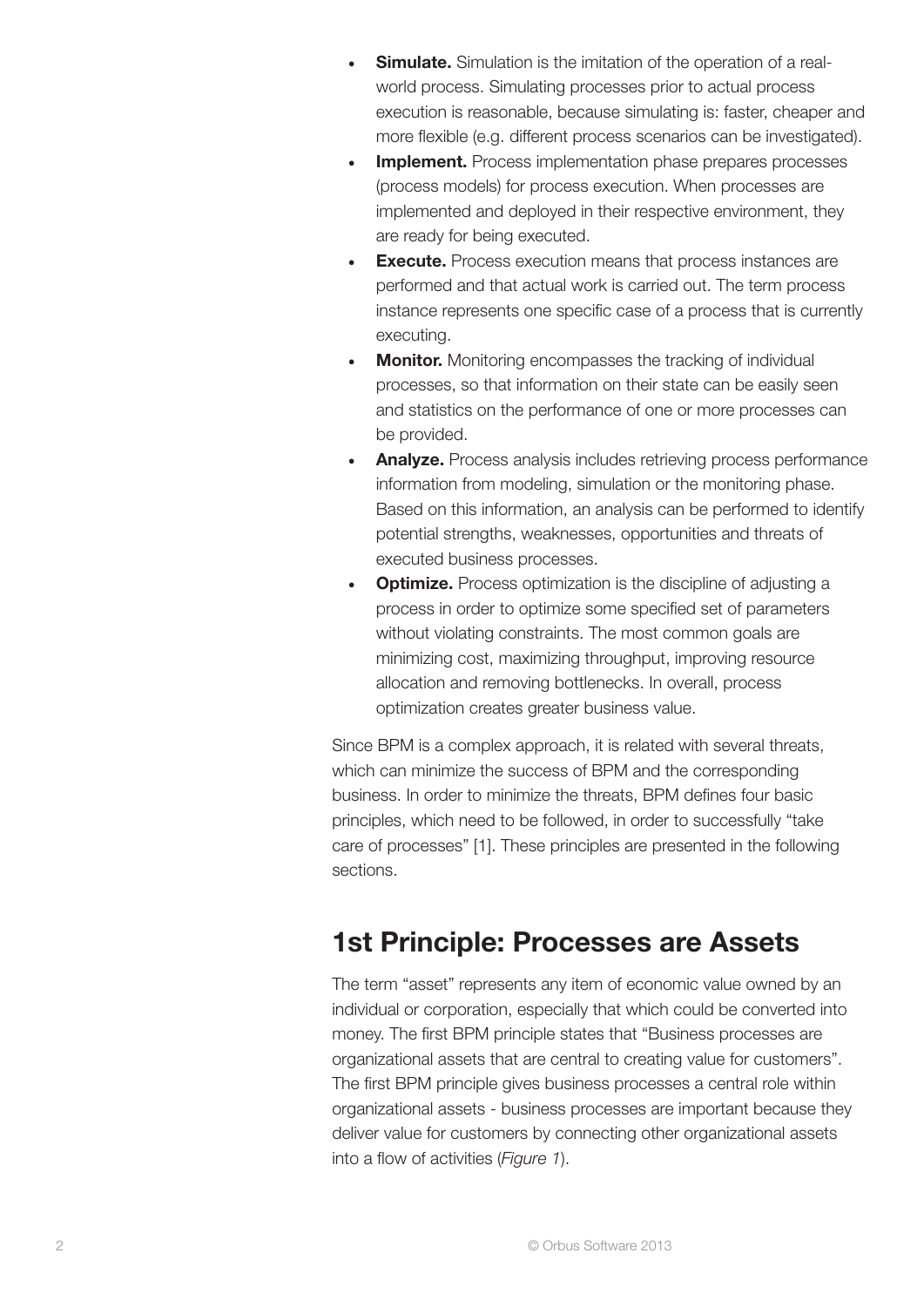

#### Resources and Capabilities

Assets are basically divided into two categories: resources and capabilities, where business processes belong to organizational capabilities. A resource is a generic term that includes IT infrastructure, people, money or anything else that could help to produce (deliver) a service. On the other hand, capabilities represent an ability of an organization, person, process, application, configuration item or IT service to carry out an activity. Capabilities are intangible assets of an organization. People, as the most valuable organizational asset, are at the same time a resource (in the sense that people are frequently instrumental in delivering an IT Service) and a capability (people carry out Activities). The productive capacity of a service provider depends on how capabilities use and manage resources. In simple words, capabilities take time to build up whereas resources are relatively easy to acquire. So, capabilities are generally harder to copy by competition (and help service providers gain competitive advantage. Business processes are organizational capabilities. This means that processes cannot be easily acquired. Instead they have to be established and evolved within an organization.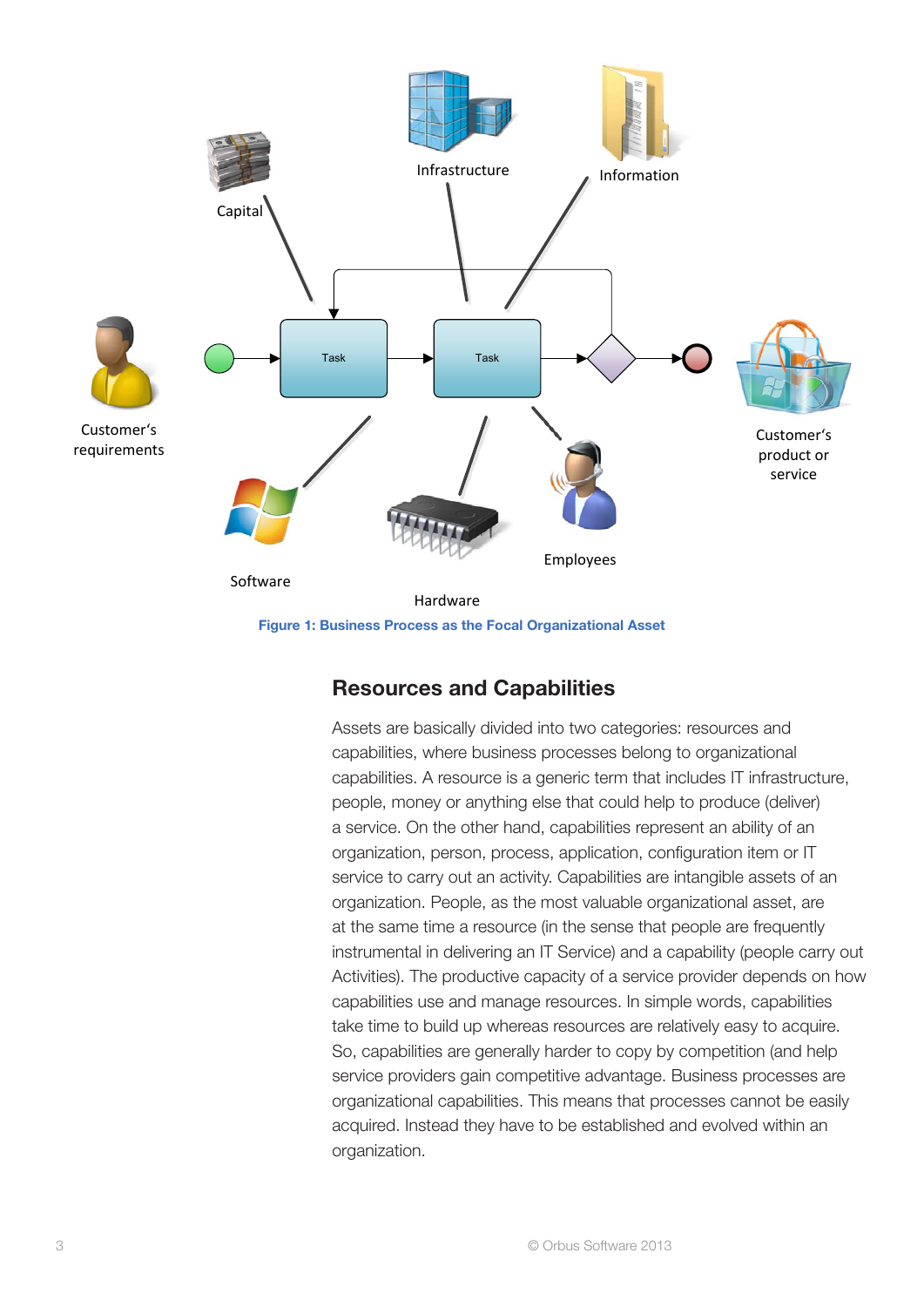### 2nd Principle: Processes Should Be Managed

Since processes are organizational assets, core processes and processes that generate the most value to customers should be carefully managed. Managed processes produce consistent value to customers and have the foundation for process improvement. The second BPM principle states that a company can deliver consistent value to customers by measuring, monitoring, controlling, and analyzing business process [1]:

- Measuring of business processes provides information regarding business processes, which allows organizations to predict, recognize, and diagnose process deficiencies, and it suggests directions for future improvements.
- Monitoring enables the detection of variances (i.e. problems) in process instances. Once a process instance displays high variability, there should be a mechanism allowing the process instance to be controlled. Process controlling can be done by adding more resources (people, machinery, etc.), shutting down the process if the situation is critical, or activating an alternative process.
- Analyzing process information is an essential step to identifying what parts of a process needs improvement, and which improvements are most likely to increase process consistency, effectiveness and efficiency.

A common concept related to business process management is a KPI (Key Performance Indicator). KPIs are a process's metrics, typically derived from higher level business goals, and can comprise generic metrics that are applicable to any process (e.g. process duration), or process-specific measures, that are typically based on the properties of process-relevant business objects (e.g. time of product delivery). KPIs can be calculated for a single process instance (e.g. individual delivery time) or may be aggregated over several ones (e.g. average delivery time).



#### Figure 2: Processes Need to be Managed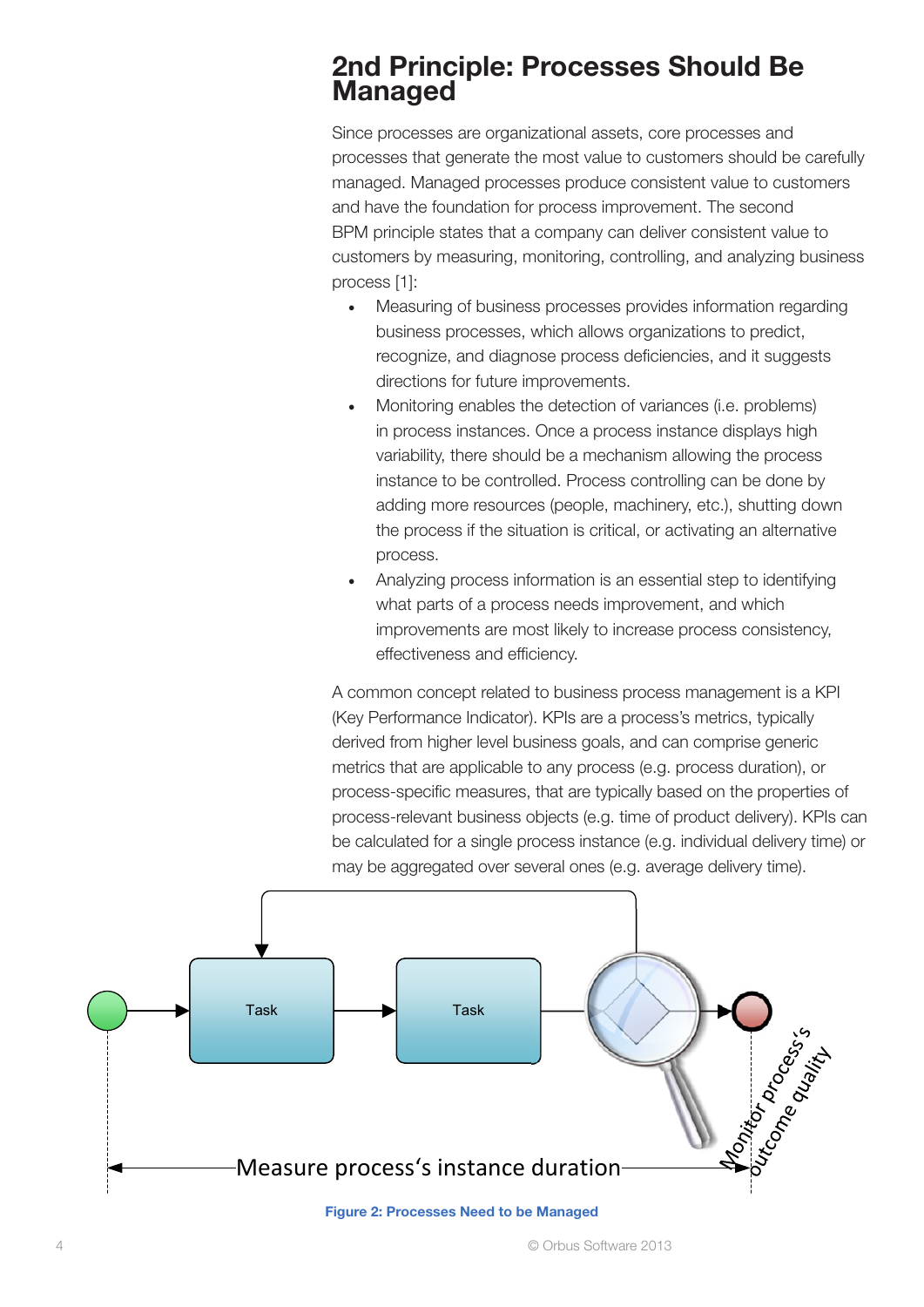

### 3rd Principle: Processes Should **Continuously Improve**

Since processes are organizational capabilities, they have to evolve permanently. Processes commonly evolve in order to improve their effectiveness and efficiency. With a focus on continuous process improvement, an organization is better prepared to face change, which is present in the current customer-oriented economy. This helps to develop a corporate culture that is process-oriented and ready to adapt to changes.

The continual process improvement is also incorporated into the BPM lifecycle – it is represented with a cycle of BPM phases. However, establishing an acceptable continuous process improvement is anything but easy. The main threat to successful continuous process improvement is the fact that an improvement requires a change where several BPM phases need to be addressed in case of process improvement. For example, if a process needs to be improved, it has to be changed where process change affects most of the business process management (BPM) phases: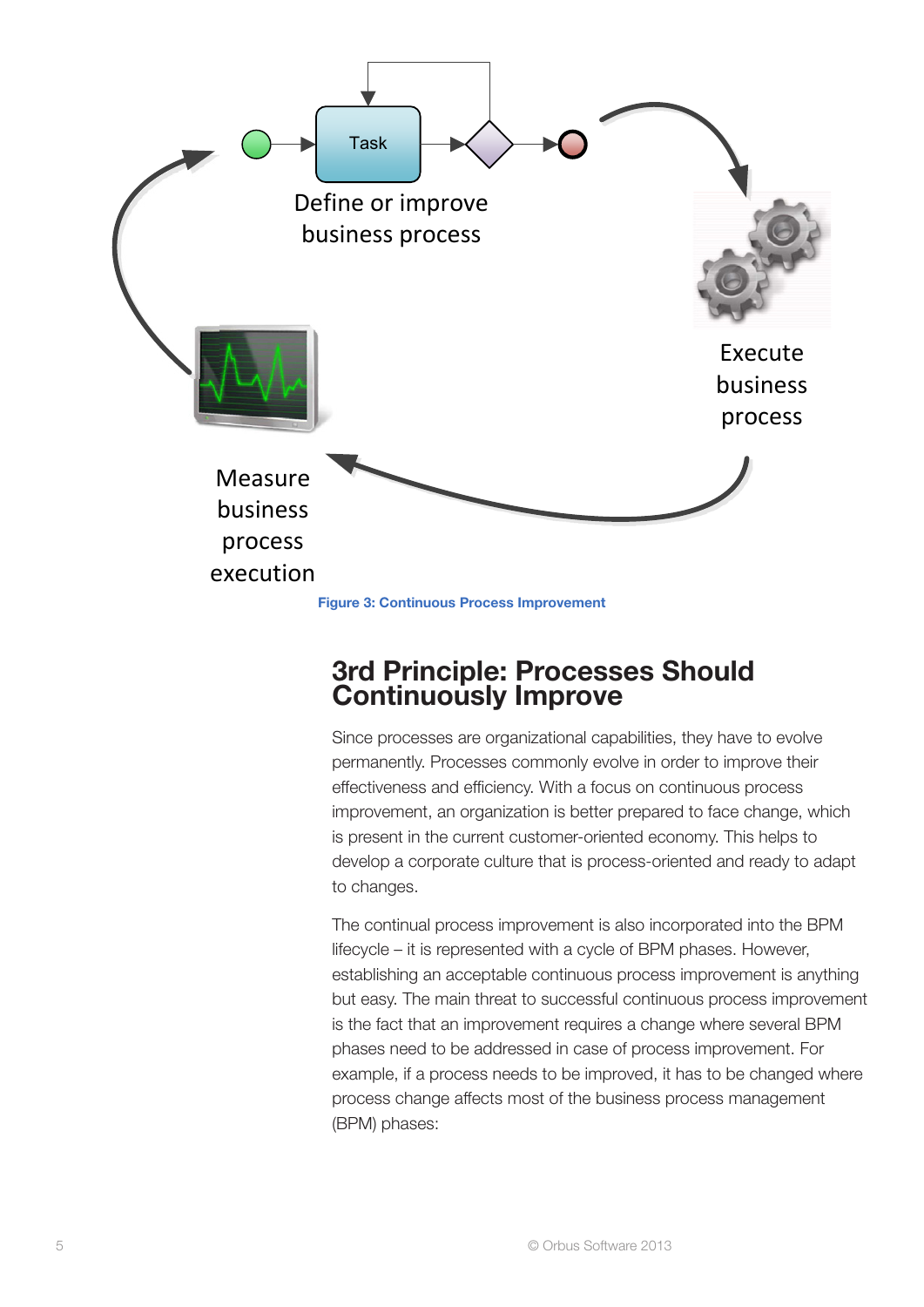- **Modeling.** A new process diagram has to be defined in order to assure the consistency between the model and the changed process.
- **Simulation.** A new process model should be simulated in order to assure that process's changes actually bring some benefits.
- **Implementation.** The improved process needs to be implemented in an organization. For example, the supporting IT solution has to be upgraded and process participants properly trained.
- **Execution.** The process instances are executed according to new process definition.
- Process monitoring and analysis is performed in order to check if the process changes and yields any improvement.

To summarize, an acceptable continuous process improvement requires simple, flexible and responsive management of processes.

### 4th Principle: Processes Should be IT **Supported**

Information Technology (IT) plays a focal role in modern business, however its role is commonly misunderstood. A common misconception is that IT has a direct influence on business value. Instead, the business processes are those that have direct impact on creating business value (see the first BPM principle), where IT just supports or automates those business processes (*Figure 4*).

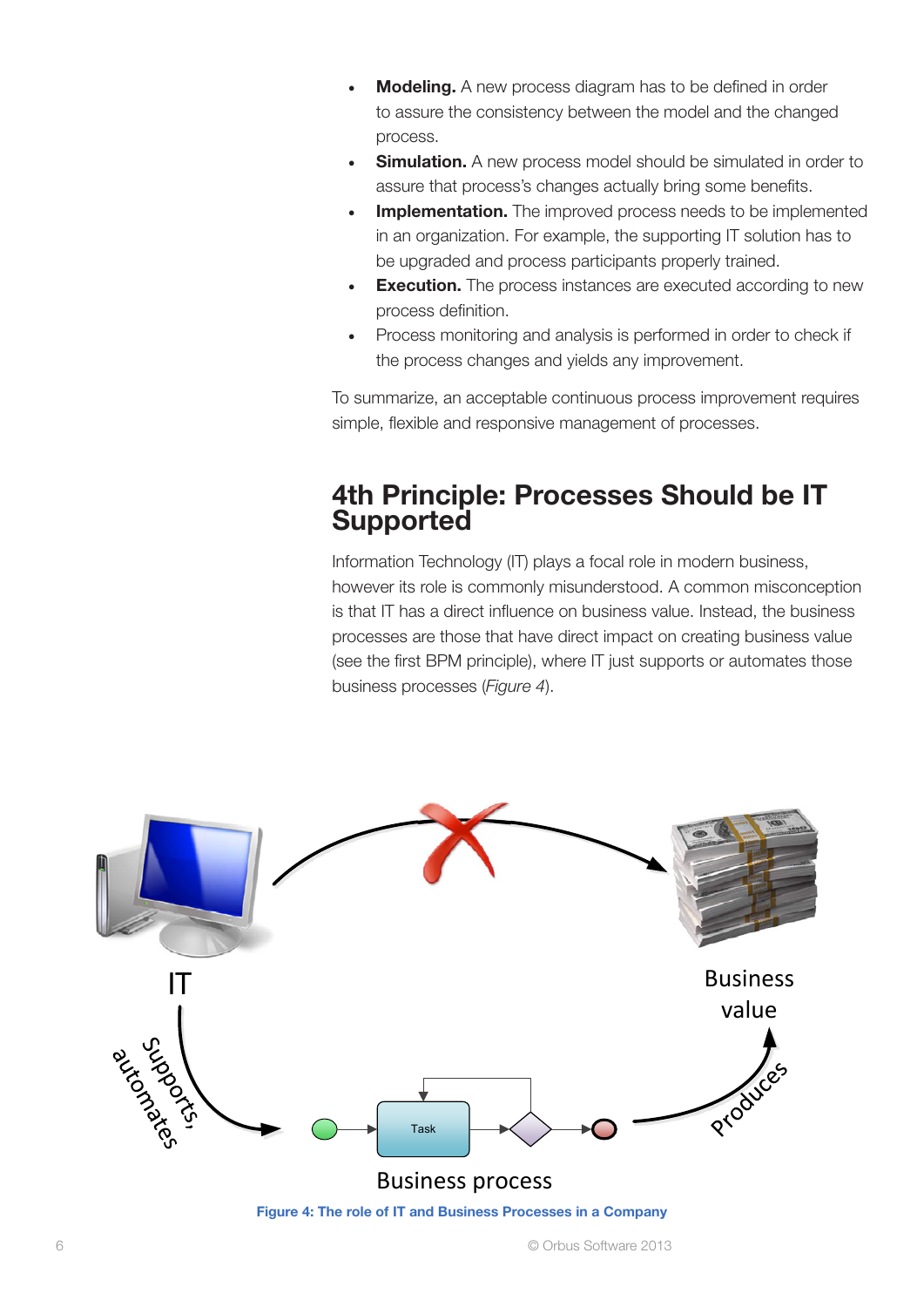IT can support individual BPM phases or the complete BPM lifecycle. Support for BPM lifecycle is commonly implemented with BPM Suites, a set of IT tools which offer complete BPM support:

- **Modeling.** Business process modeling is the most commonly IT supported BPM phase. Business process modeling tools improve the efficiency of modeling activities (faster modeling, collaborative work, reuse), and effectiveness of the resulting models (validation of models, import and export of models, publishing of models).
- **Simulation.** Simulation tools enable analysis of the behavior of business processes prior to their actual execution.
- **Execution.** The automation of business processes improves the efficiency of processes (faster execution of processes) as well their consistency (process instances are performed consistently). One of the ways to automate processes is use an application that executes the required steps of the process. Another approach is to use a combination of software and human intervention. The third approach is to use dedicated software that enables the full business process being executed by the computer. Compared to either of the previous approaches, directly executing a process can be more straightforward and therefore easier to improve. However, automating a process requires flexible and comprehensive software and hardware infrastructure, which typically rules out implementing these systems in a legacy IT environment.
- **Monitoring.** This type of tools enable real-time monitoring of performed process instances in order to identify and address potential incidents.
- Analysis. IT support for process analysis enables systematic process improvement through data mining of process-related information.

### The Role of BPMN in Supporting Core BPM Principles

Business Process Modeling Notation (BPMN) has a central role in modern BPM as well as in supporting the core BPM principles. BPMN enables visual representations of business processes in a standardized way. It also enables process modelers to represent and interrelate different types of organizational assets into a flow of activities, which fulfill a common objective – usually a product or a service for a customer. Besides, a lot of BPM tools offer support for BPMN in different phases (e.g. modeling, simulation and execution). BPMN has also positive impacts on continuous process improvement. The "continuous process improvement" principle requires simple and quick changes to processes in order to be accepted. BPMN can interrelate different BPM phases, thus making them quicker and more flexible. For example BPMN models can be used in process simulation tools as well, directly executed by BPMN process engines.